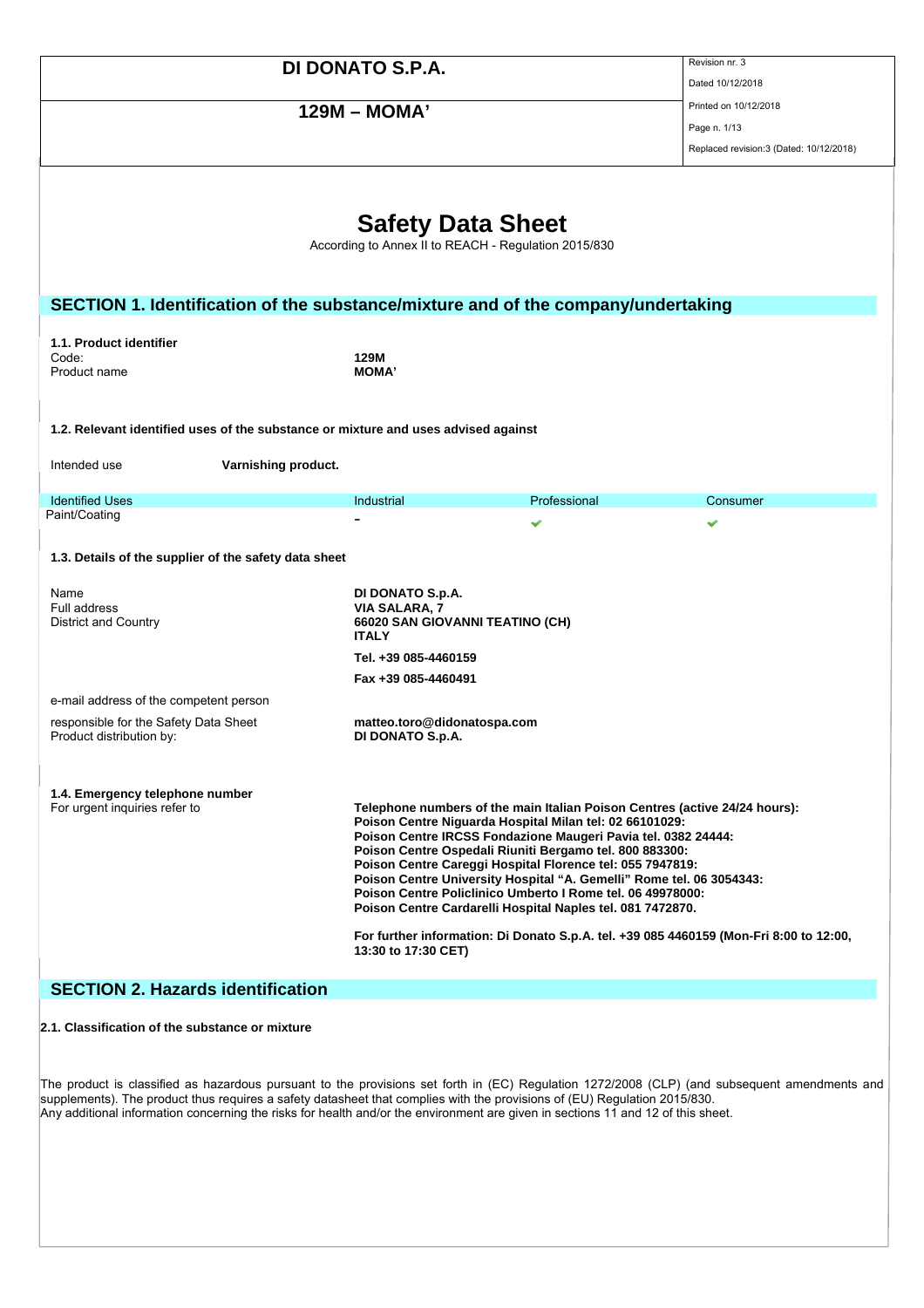|                                                                         | DI DONATO S.P.A.                                                      |                                                                                                                         | Revision nr. 3                          |
|-------------------------------------------------------------------------|-----------------------------------------------------------------------|-------------------------------------------------------------------------------------------------------------------------|-----------------------------------------|
|                                                                         |                                                                       |                                                                                                                         | Dated 10/12/2018                        |
|                                                                         | 129M - MOMA'                                                          |                                                                                                                         | Printed on 10/12/2018                   |
|                                                                         |                                                                       |                                                                                                                         | Page n. 2/13                            |
|                                                                         |                                                                       |                                                                                                                         | Replaced revision:3 (Dated: 10/12/2018) |
|                                                                         |                                                                       |                                                                                                                         |                                         |
| Hazard classification and indication:<br>Serious eye damage, category 1 |                                                                       | H318<br>Causes serious eye damage.                                                                                      |                                         |
|                                                                         |                                                                       |                                                                                                                         |                                         |
|                                                                         |                                                                       |                                                                                                                         |                                         |
| 2.2. Label elements                                                     |                                                                       |                                                                                                                         |                                         |
|                                                                         |                                                                       |                                                                                                                         |                                         |
|                                                                         |                                                                       | Hazard labelling pursuant to EC Regulation 1272/2008 (CLP) and subsequent amendments and supplements.                   |                                         |
|                                                                         |                                                                       |                                                                                                                         |                                         |
| Hazard pictograms:                                                      |                                                                       |                                                                                                                         |                                         |
|                                                                         |                                                                       |                                                                                                                         |                                         |
|                                                                         |                                                                       |                                                                                                                         |                                         |
|                                                                         |                                                                       |                                                                                                                         |                                         |
|                                                                         |                                                                       |                                                                                                                         |                                         |
| Signal words:                                                           | Danger                                                                |                                                                                                                         |                                         |
|                                                                         |                                                                       |                                                                                                                         |                                         |
| Hazard statements:                                                      |                                                                       |                                                                                                                         |                                         |
| H318                                                                    |                                                                       |                                                                                                                         |                                         |
|                                                                         | Causes serious eye damage.                                            |                                                                                                                         |                                         |
| Precautionary statements:                                               |                                                                       |                                                                                                                         |                                         |
| P102                                                                    |                                                                       |                                                                                                                         |                                         |
| P305+P351+P338                                                          | Keep out of reach of children.                                        | IF IN EYES: Rinse cautiously with water for several minutes. Remove contact lenses, if present and easy to do. Continue |                                         |
| P280                                                                    | rinsing.<br>Wear eye protection / face protection.                    |                                                                                                                         |                                         |
| P310                                                                    | Immediately call a POISON CENTER / doctor.                            |                                                                                                                         |                                         |
| P101                                                                    | If medical advice is needed, have product container or label at hand. |                                                                                                                         |                                         |
| <b>Contains:</b>                                                        | CALCIUM HYDROXIDE                                                     |                                                                                                                         |                                         |
| VOC (Directive 2004/42/EC) :                                            |                                                                       |                                                                                                                         |                                         |
|                                                                         |                                                                       |                                                                                                                         |                                         |
| Matt coatings for interior walls and ceilings.                          |                                                                       |                                                                                                                         |                                         |
|                                                                         | VOC given in g/litre of product in a ready-to-use condition :         | 18,00                                                                                                                   |                                         |
| Limit value:                                                            |                                                                       | 30,00                                                                                                                   |                                         |
|                                                                         |                                                                       |                                                                                                                         |                                         |
| 2.3. Other hazards                                                      |                                                                       |                                                                                                                         |                                         |
|                                                                         |                                                                       |                                                                                                                         |                                         |
|                                                                         |                                                                       | On the basis of available data, the product does not contain any PBT or vPvB in percentage greater than 0,1%.           |                                         |
|                                                                         |                                                                       |                                                                                                                         |                                         |
|                                                                         | <b>SECTION 3. Composition/information on ingredients</b>              |                                                                                                                         |                                         |
| 3.2. Mixtures                                                           |                                                                       |                                                                                                                         |                                         |
|                                                                         |                                                                       |                                                                                                                         |                                         |
| Contains:                                                               |                                                                       |                                                                                                                         |                                         |
| Identification                                                          | $x =$ Conc. %                                                         | Classification 1272/2008 (CLP)                                                                                          |                                         |
|                                                                         |                                                                       |                                                                                                                         |                                         |
|                                                                         |                                                                       |                                                                                                                         |                                         |
|                                                                         |                                                                       |                                                                                                                         |                                         |
|                                                                         |                                                                       |                                                                                                                         |                                         |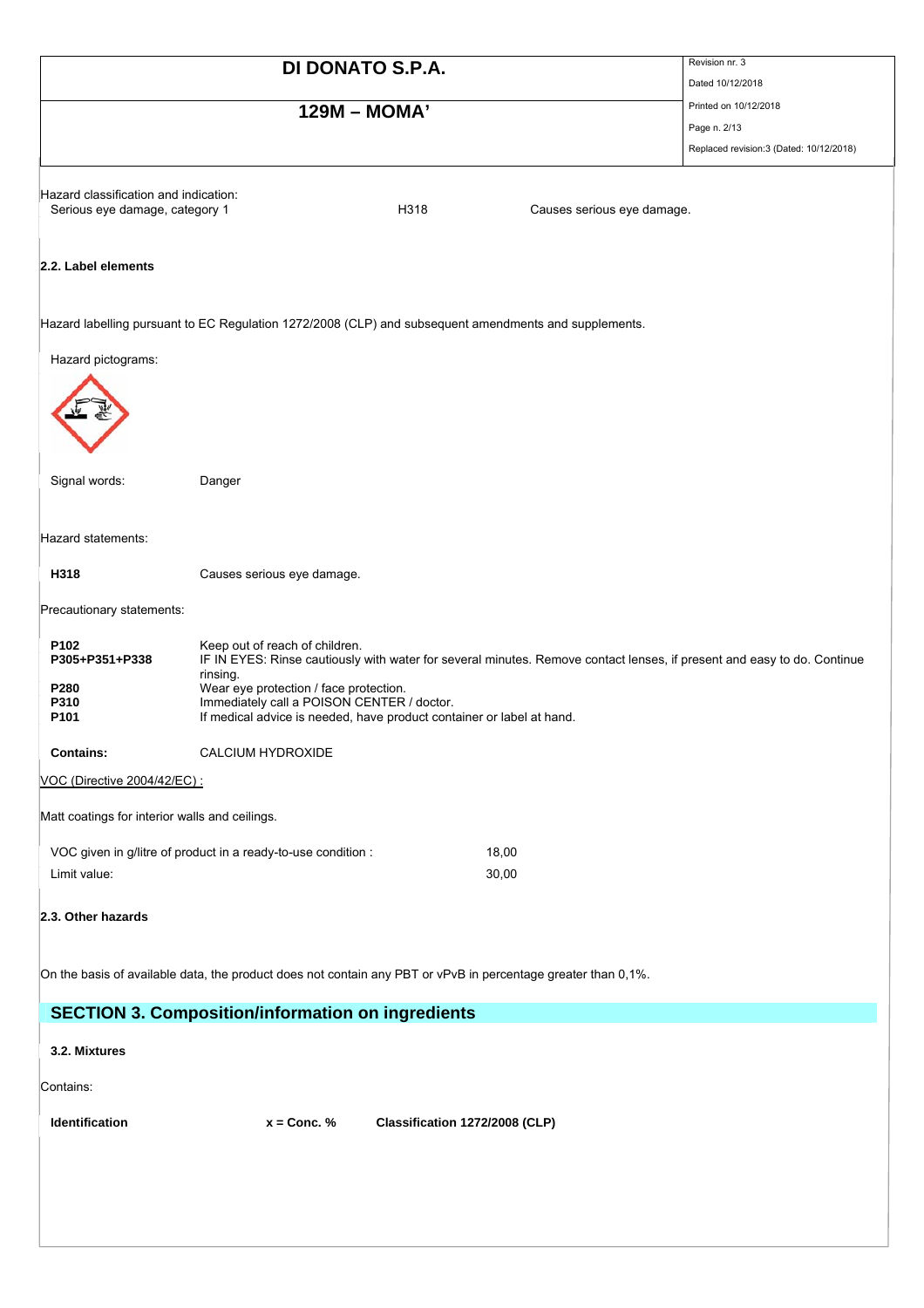## **129M – MOMA'** Printed on 10/12/2018

Dated 10/12/2018

Page n. 3/13 Replaced revision:3 (Dated: 10/12/2018)

### **CALCIUM HYDROXIDE**

EC 215-137-3 INDEX -

CAS 1305-62-0 3 ≤ x < 4 Eye Dam. 1 H318, Skin Irrit. 2 H315, STOT SE 3 H335

The full wording of hazard (H) phrases is given in section 16 of the sheet.

## **SECTION 4. First aid measures**

### **4.1. Description of first aid measures**

Reg. no. 01-2119475151-45-0252

EYES: Remove contact lenses, if present. Wash immediately with plenty of water for at least 30-60 minutes, opening the eyelids fully. Get medical advice/attention.

SKIN: Remove contaminated clothing. Rinse skin with a shower immediately. Get medical advice/attention.

INGESTION: Have the subject drink as much water as possible. Get medical advice/attention. Do not induce vomiting unless explicitly authorised by a doctor.

INHALATION: Get medical advice/attention immediately. Remove victim to fresh air, away from the accident scene. If the subject stops breathing, administer artificial respiration. Take suitable precautions for rescue workers.

### **4.2. Most important symptoms and effects, both acute and delayed**

Specific information on symptoms and effects caused by the product are unknown.

#### **4.3. Indication of any immediate medical attention and special treatment needed**

Information not available

## **SECTION 5. Firefighting measures**

#### **5.1. Extinguishing media**

SUITABLE EXTINGUISHING EQUIPMENT Choose the most appropriate extinguishing equipment for the specific case. UNSUITABLE EXTINGUISHING EQUIPMENT None in particular.

#### **5.2. Special hazards arising from the substance or mixture**

HAZARDS CAUSED BY EXPOSURE IN THE EVENT OF FIRE The product is neither flammable nor combustible.

### **5.3. Advice for firefighters**

SPECIAL PROTECTIVE EQUIPMENT FOR FIRE-FIGHTERS Normal fire fighting clothing i.e. fire kit (BS EN 469), gloves (BS EN 659) and boots (HO specification A29 and A30) in combination with self-contained open circuit positive pressure compressed air breathing apparatus (BS EN 137).

## **SECTION 6. Accidental release measures**

#### **6.1. Personal precautions, protective equipment and emergency procedures**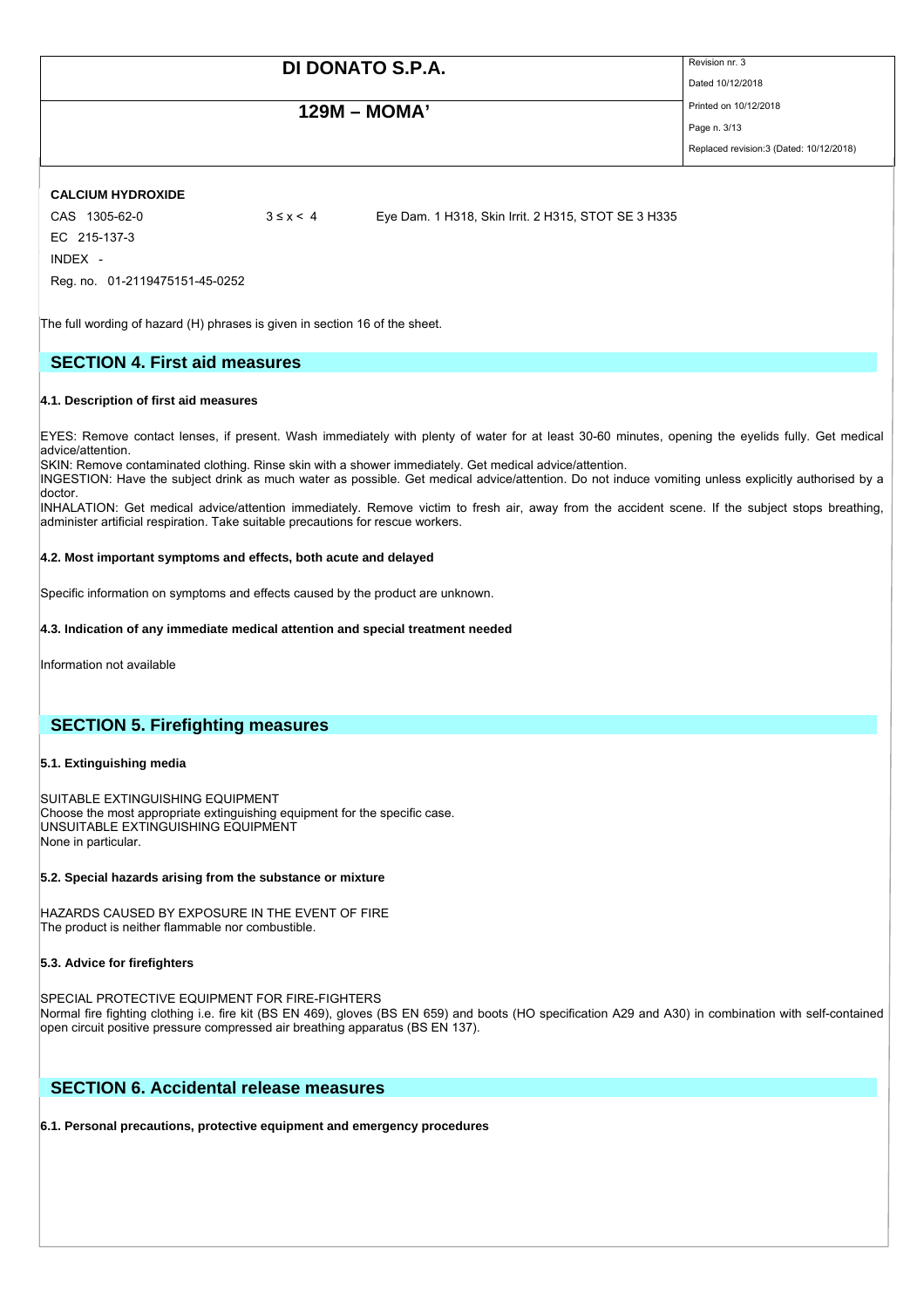# **129M – MOMA'** Printed on 10/12/2018

Dated 10/12/2018

Page n. 4/13 Replaced revision:3 (Dated: 10/12/2018)

#### Block the leakage if there is no hazard.

Wear suitable protective equipment (including personal protective equipment referred to under Section 8 of the safety data sheet) to prevent any contamination of skin, eyes and personal clothing. These indications apply for both processing staff and those involved in emergency procedures.

#### **6.2. Environmental precautions**

The product must not penetrate into the sewer system or come into contact with surface water or ground water.

#### **6.3. Methods and material for containment and cleaning up**

Collect the leaked product into a suitable container. Evaluate the compatibility of the container to be used, by checking section 10. Absorb the remainder with inert absorbent material. Make sure the leakage site is well aired. Contaminated material should be disposed of in compliance with the provisions set forth in point 13.

#### **6.4. Reference to other sections**

Any information on personal protection and disposal is given in sections 8 and 13.

## **SECTION 7. Handling and storage**

### **7.1. Precautions for safe handling**

Before handling the product, consult all the other sections of this material safety data sheet. Avoid leakage of the product into the environment. Do not eat, drink or smoke during use. Remove any contaminated clothes and personal protective equipment before entering places in which people eat.

#### **7.2. Conditions for safe storage, including any incompatibilities**

Store only in the original container. Store the containers sealed, in a well ventilated place, away from direct sunlight. Keep containers away from any incompatible materials, see section 10 for details.

#### **7.3. Specific end use(s)**

Information not available

### **SECTION 8. Exposure controls/personal protection**

#### **8.1. Control parameters**

Regulatory References:

| DEU        | Deutschland      | TRGS 900 (Fassung 31.1.2018 ber.) - Liste der Arbeitsplatzgrenzwerte und Kurzzeitwerte                                                                                                      |
|------------|------------------|---------------------------------------------------------------------------------------------------------------------------------------------------------------------------------------------|
| <b>EST</b> | Eesti            | Töökeskkonna keemiliste ohutequrite piirnormid 1. Vastu võetud 18.09.2001 nr 293 RT I 2001, 77, 460 -<br>Redaktsiooni jõustumise kp: 01.01.2008                                             |
| <b>FRA</b> | France           | JORF n°0109 du 10 mai 2012 page 8773 texte n° 102                                                                                                                                           |
| <b>GBR</b> | United Kingdom   | EH40/2005 Workplace exposure limits                                                                                                                                                         |
| POL        | Polska           | ROZPORZĄDZENIE MINISTRA PRACY I POLITYKI SPOŁECZNEJ z dnia 7 czerwca 2017 r                                                                                                                 |
| ROU        | România          | Monitorul Oficial al României 44; 2012-01-19                                                                                                                                                |
| <b>SVN</b> | Slovenija        | Uradni list Republike Slovenije 04.06.2015 (1602) - Pravilnik o spremembah in dopolnitvah Pravilnika o<br>varovanju delavcev pred tveganji zaradi izpostavljenosti kemičnim snovem pri delu |
| EU         | OEL EU           | Directive (EU) 2017/2398; Directive (EU) 2017/164; Directive 2009/161/EU; Directive 2006/15/EC; Directive<br>2004/37/EC; Directive 2000/39/EC; Directive 91/322/EEC.                        |
|            | <b>TLV-ACGIH</b> | ACGIH 2018                                                                                                                                                                                  |

#### **CALCIUM HYDROXIDE Threshold Limit Value**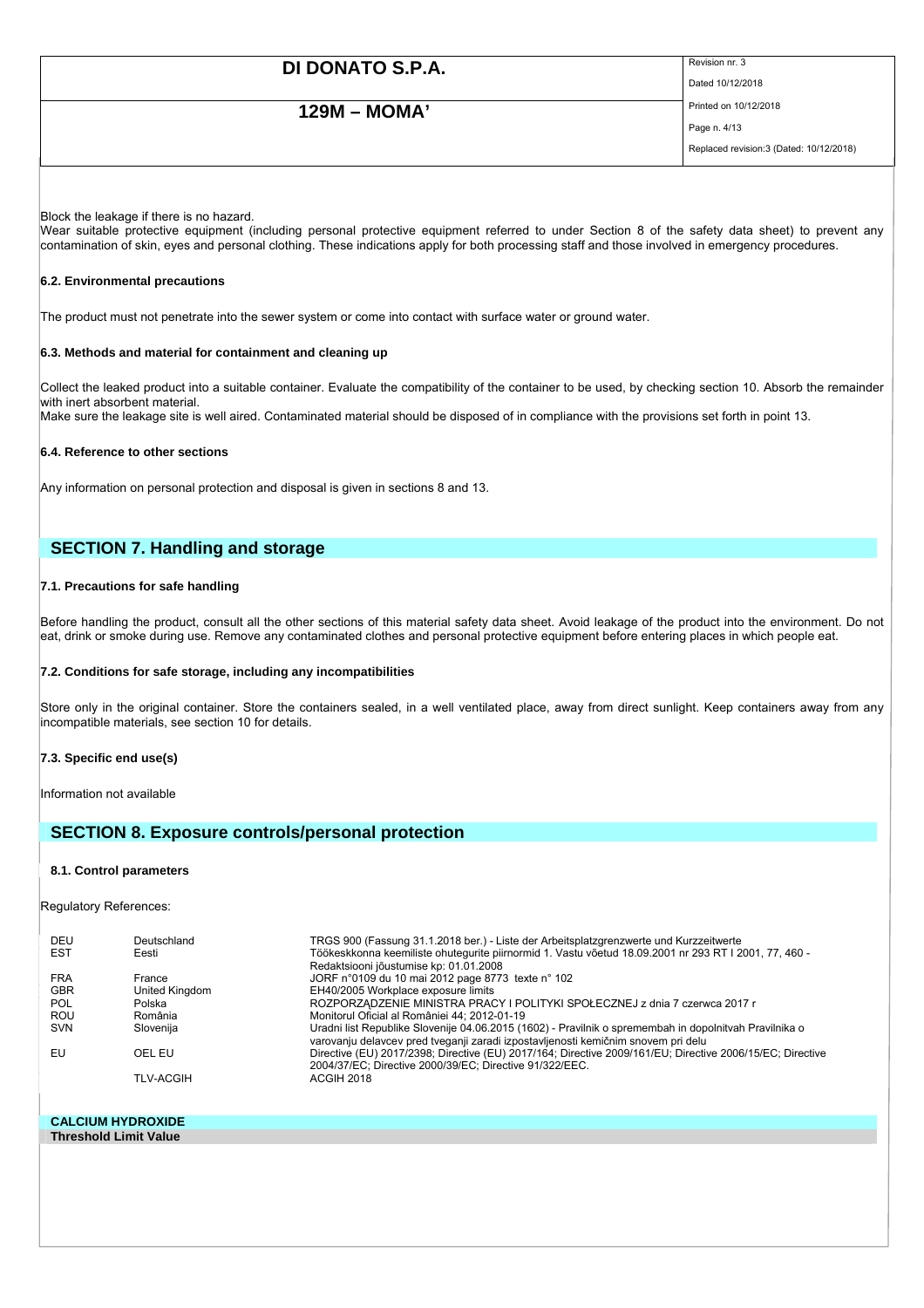# **DI DONATO S.P.A.** Revision nr. 3

# **129M – MOMA'** Printed on 10/12/2018

Dated 10/12/2018

Page n. 5/13 Replaced revision:3 (Dated: 10/12/2018)

| <b>Type</b>                                                                                                                                                                                                                                                                                     | Country                  | TWA/8h           |               | STEL/15min          |                        |                   |               |                     |
|-------------------------------------------------------------------------------------------------------------------------------------------------------------------------------------------------------------------------------------------------------------------------------------------------|--------------------------|------------------|---------------|---------------------|------------------------|-------------------|---------------|---------------------|
|                                                                                                                                                                                                                                                                                                 |                          | mg/m3            | ppm           | mg/m3               | ppm                    |                   |               |                     |
| <b>MAK</b>                                                                                                                                                                                                                                                                                      | DEU                      | $\mathbf{1}$     |               | $\overline{2}$      |                        | <b>INHAL</b>      |               |                     |
| <b>TLV</b>                                                                                                                                                                                                                                                                                      | <b>EST</b>               | $\sqrt{5}$       |               |                     |                        |                   |               |                     |
| <b>VLEP</b>                                                                                                                                                                                                                                                                                     | <b>FRA</b>               | 5                |               |                     |                        |                   |               |                     |
| WEL                                                                                                                                                                                                                                                                                             | <b>GBR</b>               | 5                |               |                     |                        |                   |               |                     |
| <b>NDS</b>                                                                                                                                                                                                                                                                                      | <b>POL</b>               | $\boldsymbol{2}$ |               | $\,6$               |                        |                   |               |                     |
| <b>TLV</b>                                                                                                                                                                                                                                                                                      | ROU                      | 5                |               |                     |                        |                   |               |                     |
| MV                                                                                                                                                                                                                                                                                              | SVN                      | 5                |               |                     |                        |                   |               |                     |
| OEL                                                                                                                                                                                                                                                                                             | EU                       | $\mathbf{1}$     |               | 4                   |                        | <b>RESP</b>       |               |                     |
| <b>TLV-ACGIH</b>                                                                                                                                                                                                                                                                                |                          | 5                |               |                     |                        |                   |               |                     |
| Predicted no-effect concentration - PNEC                                                                                                                                                                                                                                                        |                          |                  |               |                     |                        |                   |               |                     |
| Normal value in fresh water                                                                                                                                                                                                                                                                     |                          |                  |               | 0,49                | mg/l                   |                   |               |                     |
| Normal value in marine water                                                                                                                                                                                                                                                                    |                          |                  |               | 0,32                | mg/l                   |                   |               |                     |
| Normal value of STP microorganisms                                                                                                                                                                                                                                                              |                          |                  |               | 3                   | mg/l                   |                   |               |                     |
| Normal value for the terrestrial compartment                                                                                                                                                                                                                                                    |                          |                  |               | 1080                |                        | mg/kg             |               |                     |
| Health - Derived no-effect level - DNEL / DMEL                                                                                                                                                                                                                                                  |                          |                  |               |                     |                        |                   |               |                     |
|                                                                                                                                                                                                                                                                                                 | Effects on<br>consumers  |                  |               |                     | Effects on<br>workers  |                   |               |                     |
| Route of exposure                                                                                                                                                                                                                                                                               | Acute local              | Acute systemic   | Chronic local | Chronic<br>systemic | Acute local            | Acute<br>systemic | Chronic local | Chronic<br>systemic |
| Inhalation                                                                                                                                                                                                                                                                                      | $4$ mg/m $3$             |                  | 1 $mg/m3$     |                     | $4$ mg/m $3$           | 4 mg/m3           | 1 $mg/m3$     | 1 $mg/m3$           |
|                                                                                                                                                                                                                                                                                                 |                          |                  |               |                     |                        |                   |               |                     |
|                                                                                                                                                                                                                                                                                                 |                          |                  |               |                     |                        |                   |               |                     |
|                                                                                                                                                                                                                                                                                                 |                          |                  |               |                     |                        |                   |               |                     |
|                                                                                                                                                                                                                                                                                                 | Country                  | TWA/8h           |               | STEL/15min          |                        |                   |               |                     |
|                                                                                                                                                                                                                                                                                                 |                          | mg/m3            | ppm           | mg/m3               | ppm                    |                   |               |                     |
|                                                                                                                                                                                                                                                                                                 | <b>EST</b>               | 5                |               |                     |                        |                   |               |                     |
|                                                                                                                                                                                                                                                                                                 | <b>FRA</b>               | 10               |               |                     |                        |                   |               |                     |
|                                                                                                                                                                                                                                                                                                 | <b>GBR</b>               | 4                |               |                     |                        |                   |               |                     |
|                                                                                                                                                                                                                                                                                                 | POL                      | 10               |               |                     |                        | <b>INHAL</b>      |               |                     |
|                                                                                                                                                                                                                                                                                                 | ROU                      | 10               |               | 15                  |                        |                   |               |                     |
|                                                                                                                                                                                                                                                                                                 |                          | 10               |               |                     |                        |                   |               |                     |
|                                                                                                                                                                                                                                                                                                 |                          |                  |               |                     |                        |                   |               |                     |
|                                                                                                                                                                                                                                                                                                 |                          |                  |               |                     |                        |                   |               |                     |
|                                                                                                                                                                                                                                                                                                 |                          |                  |               | 0,127               | mg/l                   |                   |               |                     |
|                                                                                                                                                                                                                                                                                                 |                          |                  |               | 1667                |                        | mg/kg             |               |                     |
|                                                                                                                                                                                                                                                                                                 | Effects on               |                  |               |                     | Effects on             |                   |               |                     |
| <b>Threshold Limit Value</b><br><b>VLEP</b><br>WEL<br>Normal value in marine water                                                                                                                                                                                                              | consumers<br>Acute local | Acute systemic   | Chronic local | Chronic             | workers<br>Acute local | Acute             | Chronic local | Chronic             |
|                                                                                                                                                                                                                                                                                                 |                          |                  |               | systemic            |                        | systemic          |               |                     |
| <b>TITANIUM DIOXIDE</b><br>Type<br><b>TLV</b><br><b>NDS</b><br><b>TLV</b><br><b>TLV-ACGIH</b><br>Predicted no-effect concentration - PNEC<br>Normal value for the food chain (secondary poisoning)<br>Health - Derived no-effect level - DNEL / DMEL<br>Route of exposure<br>Oral<br>Inhalation |                          |                  |               | 700 mg/kg<br>bw/d   |                        |                   | 10 mg/m3      | systemic            |

 $|$ (C) = CEILING ; INHAL = Inhalable Fraction ; RESP = Respirable Fraction ; THORA = Thoracic Fraction.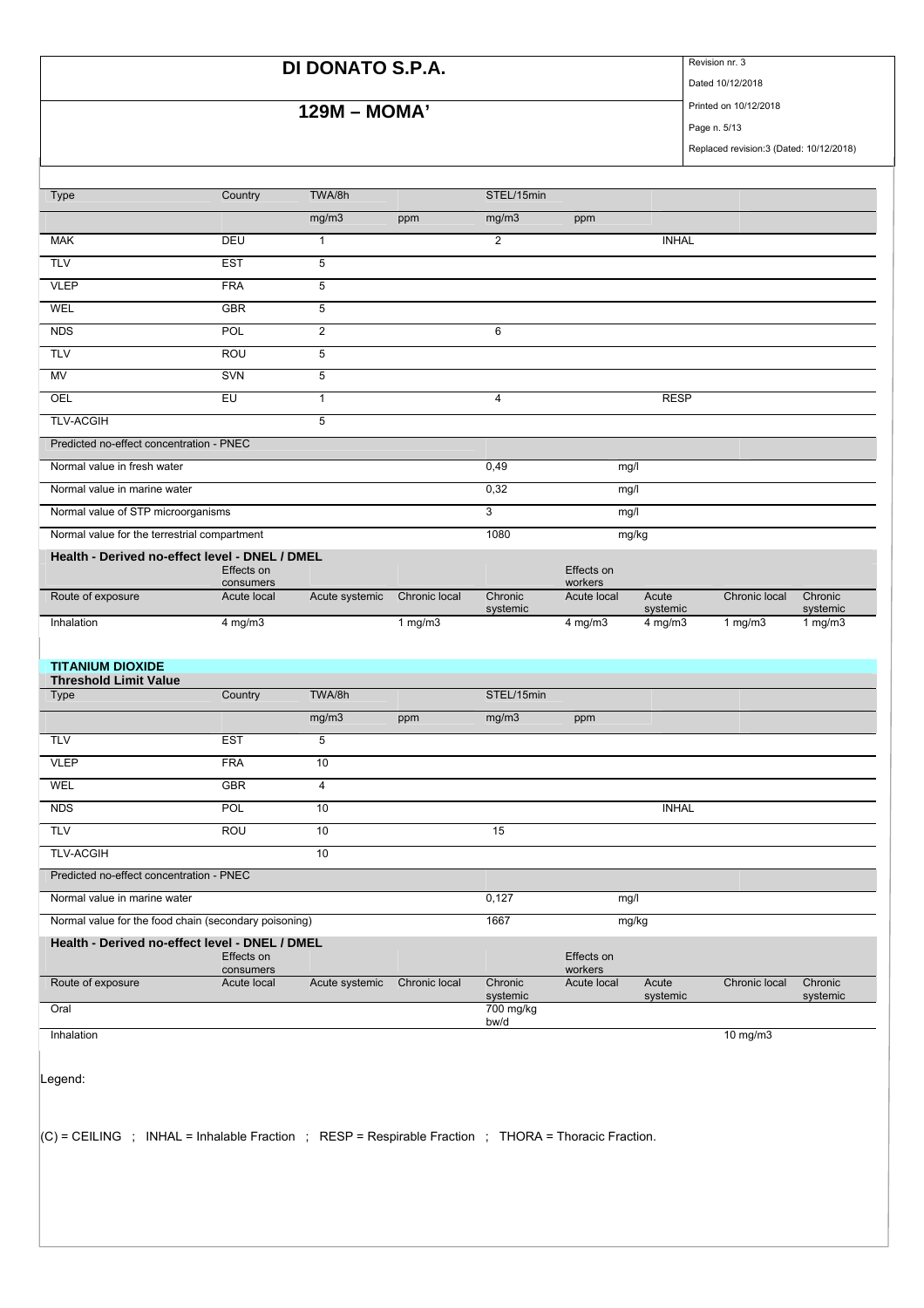## **129M – MOMA'** Printed on 10/12/2018

Dated 10/12/2018

Page n. 6/13 Replaced revision:3 (Dated: 10/12/2018)

VND = hazard identified but no DNEL/PNEC available ; NEA = no exposure expected ; NPI = no hazard identified.

### **8.2. Exposure controls**

As the use of adequate technical equipment must always take priority over personal protective equipment, make sure that the workplace is well aired through effective local aspiration.

When choosing personal protective equipment, ask your chemical substance supplier for advice. Personal protective equipment must be CE marked, showing that it complies with applicable standards.

Provide an emergency shower with face and eye wash station.

#### HAND PROTECTION

Protect hands with category III work gloves (see standard EN 374).

The following should be considered when choosing work glove material: compatibility, degradation, failure time and permeability. The work gloves' resistance to chemical agents should be checked before use, as it can be unpredictable. The gloves' wear time depends on the duration and type of use.

#### SKIN PROTECTION

Wear category I professional long-sleeved overalls and safety footwear (see Directive 89/686/EEC and standard EN ISO 20344). Wash body with soap and water after removing protective clothing.

EYE PROTECTION Wear a hood visor or protective visor combined with airtight goggles (see standard EN 166).

#### RESPIRATORY PROTECTION

If the threshold value (e.g. TLV-TWA) is exceeded for the substance or one of the substances present in the product, use a mask with a type B filter whose class (1, 2 or 3) must be chosen according to the limit of use concentration. (see standard EN 14387). In the presence of gases or vapours of various kinds and/or gases or vapours containing particulate (aerosol sprays, fumes, mists, etc.) combined filters are required.

Respiratory protection devices must be used if the technical measures adopted are not suitable for restricting the worker's exposure to the threshold values considered. The protection provided by masks is in any case limited.

If the substance considered is odourless or its olfactory threshold is higher than the corresponding TLV-TWA and in the case of an emergency, wear open-circuit compressed air breathing apparatus (in compliance with standard EN 137) or external air-intake breathing apparatus (in compliance with standard EN 138). For a correct choice of respiratory protection device, see standard EN 529.

#### ENVIRONMENTAL EXPOSURE CONTROLS

The emissions generated by manufacturing processes, including those generated by ventilation equipment, should be checked to ensure compliance with environmental standards.

### **SECTION 9. Physical and chemical properties**

#### **9.1. Information on basic physical and chemical properties**

| Appearance                       | high viscosity fluid          |
|----------------------------------|-------------------------------|
| Colour                           | according to range of colours |
| Odour                            | slight                        |
| Odour threshold                  | Not available                 |
| рH                               | $12 - 13$                     |
| Melting point / freezing point   | Not available                 |
| Initial boiling point            | 100 °C (H <sub>2</sub> O)     |
| Boiling range                    | Not available                 |
| Flash point                      | > 93 °C                       |
| <b>Evaporation Rate</b>          | Not available                 |
| Flammability of solids and gases | Not available                 |
| Lower inflammability limit       | Not available                 |
| Upper inflammability limit       | Not available                 |
| Lower explosive limit            | Not available                 |
| Upper explosive limit            | Not available                 |
| Vapour pressure                  | Not available                 |
|                                  |                               |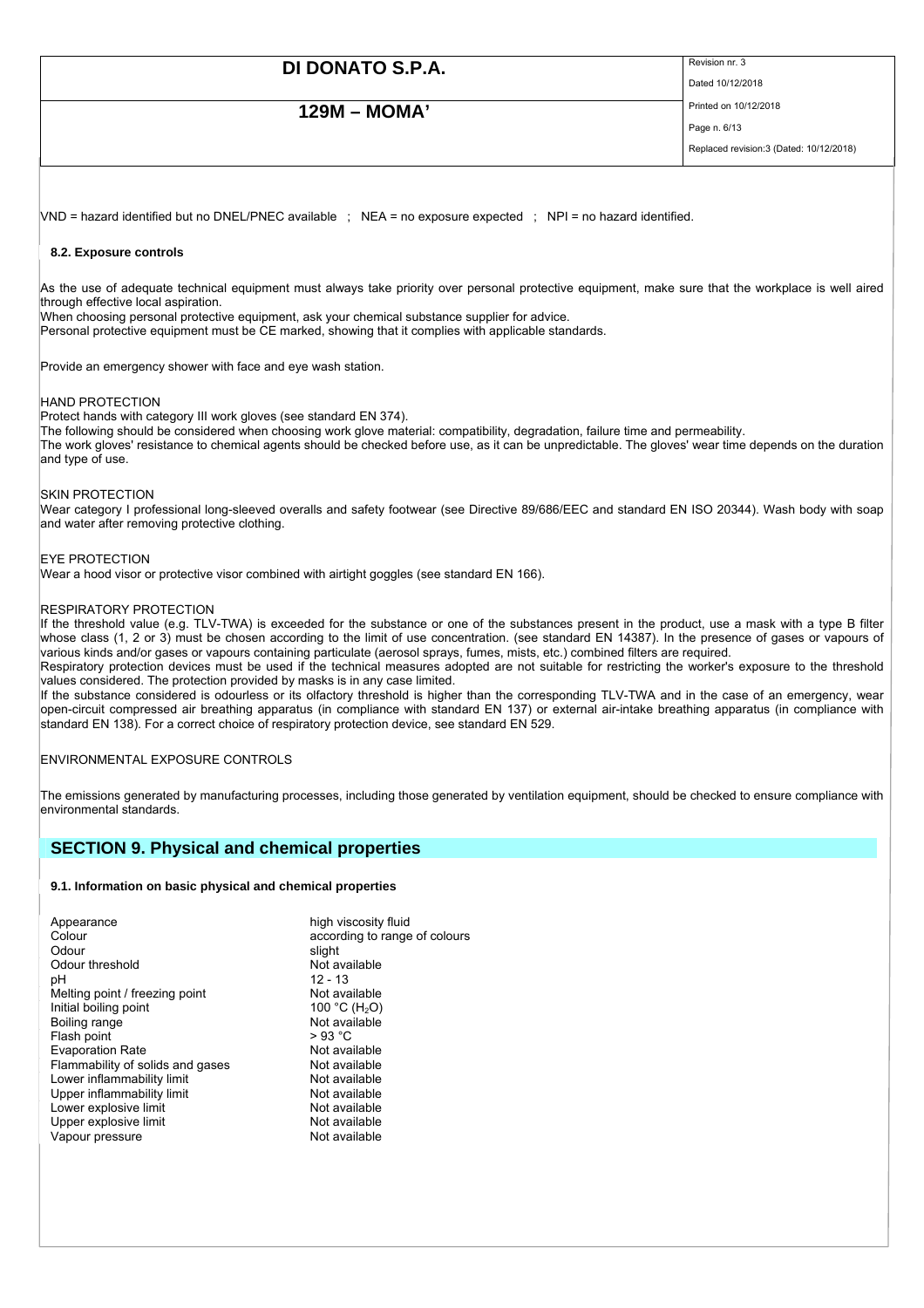# **129M – MOMA'** Printed on 10/12/2018

Dated 10/12/2018

Page n. 7/13 Replaced revision:3 (Dated: 10/12/2018)

| Vapour density                         | Not available       |
|----------------------------------------|---------------------|
| Relative density                       | 1,37 kg/lt          |
| Solubility                             | miscible in water - |
| Partition coefficient: n-octanol/water | Not available       |
| Auto-ignition temperature              | Not available       |
| Decomposition temperature              | Not available       |
| Viscositv                              | Not available       |
| Explosive properties                   | Not available       |
| Oxidising properties                   | Not available       |
|                                        |                     |
| 9.2. Other information                 |                     |
|                                        |                     |
| VOC (Directive 2004/42/EC) :           | See section 2.2     |

## **SECTION 10. Stability and reactivity**

#### **10.1. Reactivity**

There are no particular risks of reaction with other substances in normal conditions of use.

#### **10.2. Chemical stability**

The product is stable in normal conditions of use and storage.

#### **10.3. Possibility of hazardous reactions**

No hazardous reactions are foreseeable in normal conditions of use and storage.

### **10.4. Conditions to avoid**

None in particular. However the usual precautions used for chemical products should be respected.

#### **10.5. Incompatible materials**

#### CALCIUM HYDROXIDE

Reacts exothermically in contact with acids, forming salts. In the presence of moisture, the calcium dihydroxide reacts in contact with the aluminum and the brass, thus forming hydrogen:  $|Ca(OH)2 + 2 Al + 6 H2O - \frac{2}{3}Ca[Al(OH)4]2 + 3 H2.$ 

### **10.6. Hazardous decomposition products**

#### CALCIUM HYDROXIDE

None.

Further information: calcium hydroxide reacts in contact with carbon dioxide, forming calcium carbonate, a naturally occurring substance: Ca(OH)2 + CO2 --> CaCO3 + H2O.

## **SECTION 11. Toxicological information**

In the absence of experimental data for the product itself, health hazards are evaluated according to the properties of the substances it contains, using the criteria specified in the applicable regulation for classification.

It is therefore necessary to take into account the concentration of the individual hazardous substances indicated in section 3, to evaluate the toxicological effects of exposure to the product.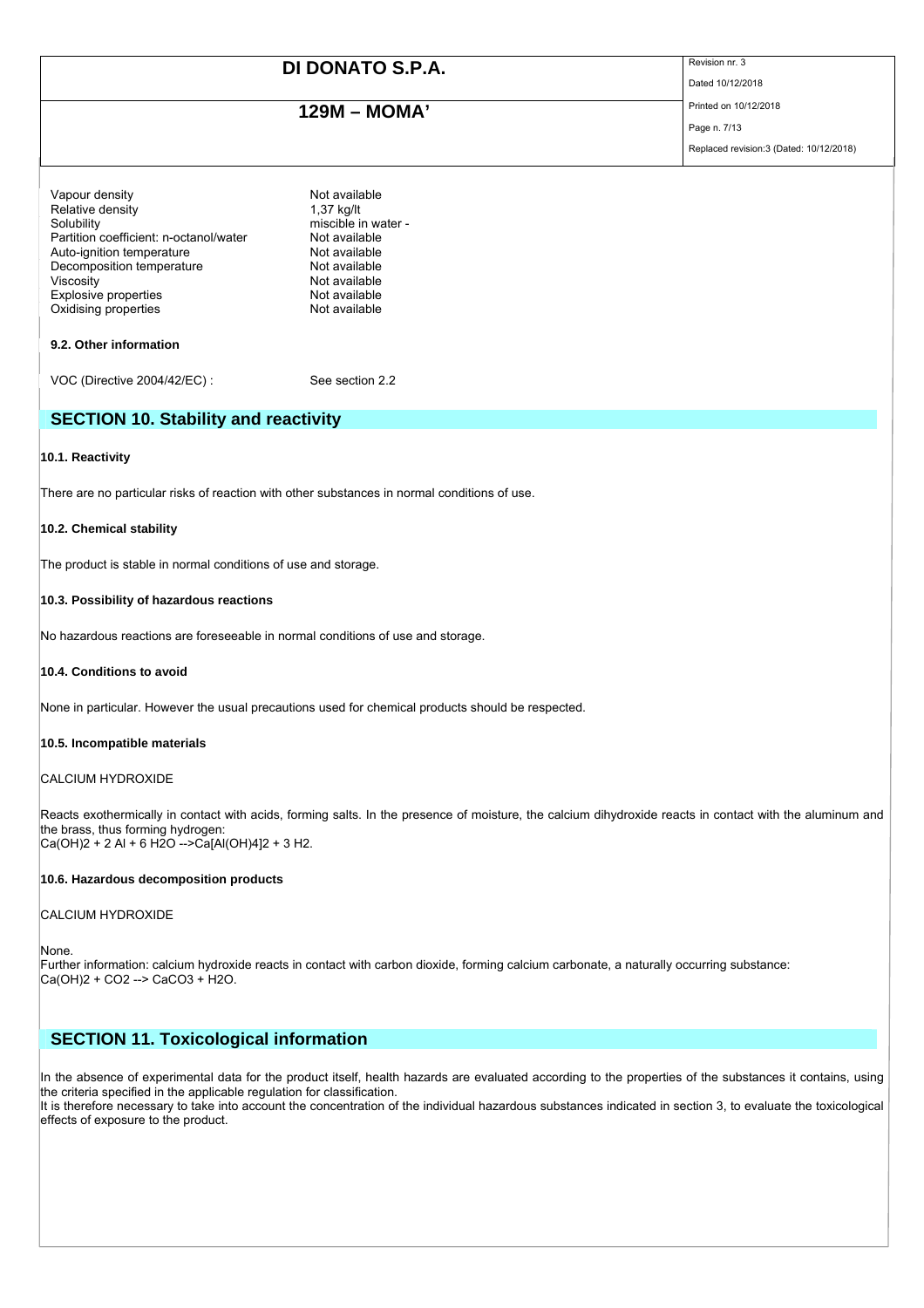# **129M – MOMA'** Printed on 10/12/2018

Dated 10/12/2018

Page n. 8/13 Replaced revision:3 (Dated: 10/12/2018)

### **11.1. Information on toxicological effects**

Information not available

Metabolism, toxicokinetics, mechanism of action and other information

Information not available

Information on likely routes of exposure

Information not available

Delayed and immediate effects as well as chronic effects from short and long-term exposure

Information not available

Interactive effects

Information not available

**ACUTE TOXICITY** 

LC50 (Inhalation) of the mixture: Not classified (no significant component) LD50 (Oral) of the mixture: Not classified (no significant component) LD50 (Dermal) of the mixture: Not classified (no significant component)

### TITANIUM DIOXIDE

LD50 (Oral) > 10000 mg/kg Ratto

LC50 (Inhalation) > 6,8 mg/l/4h Ratto

### CALCIUM HYDROXIDE

LD50 (Oral) > 2000 mg/kg (OECD 425, ratto)

LD50 (Dermal) > 2500 mg/kg (OECD 402, coniglio)

**SKIN CORROSION / IRRITATION** 

Does not meet the classification criteria for this hazard class

**SERIOUS EYE DAMAGE / IRRITATION** 

Causes serious eye damage

CALCIUM HYDROXIDE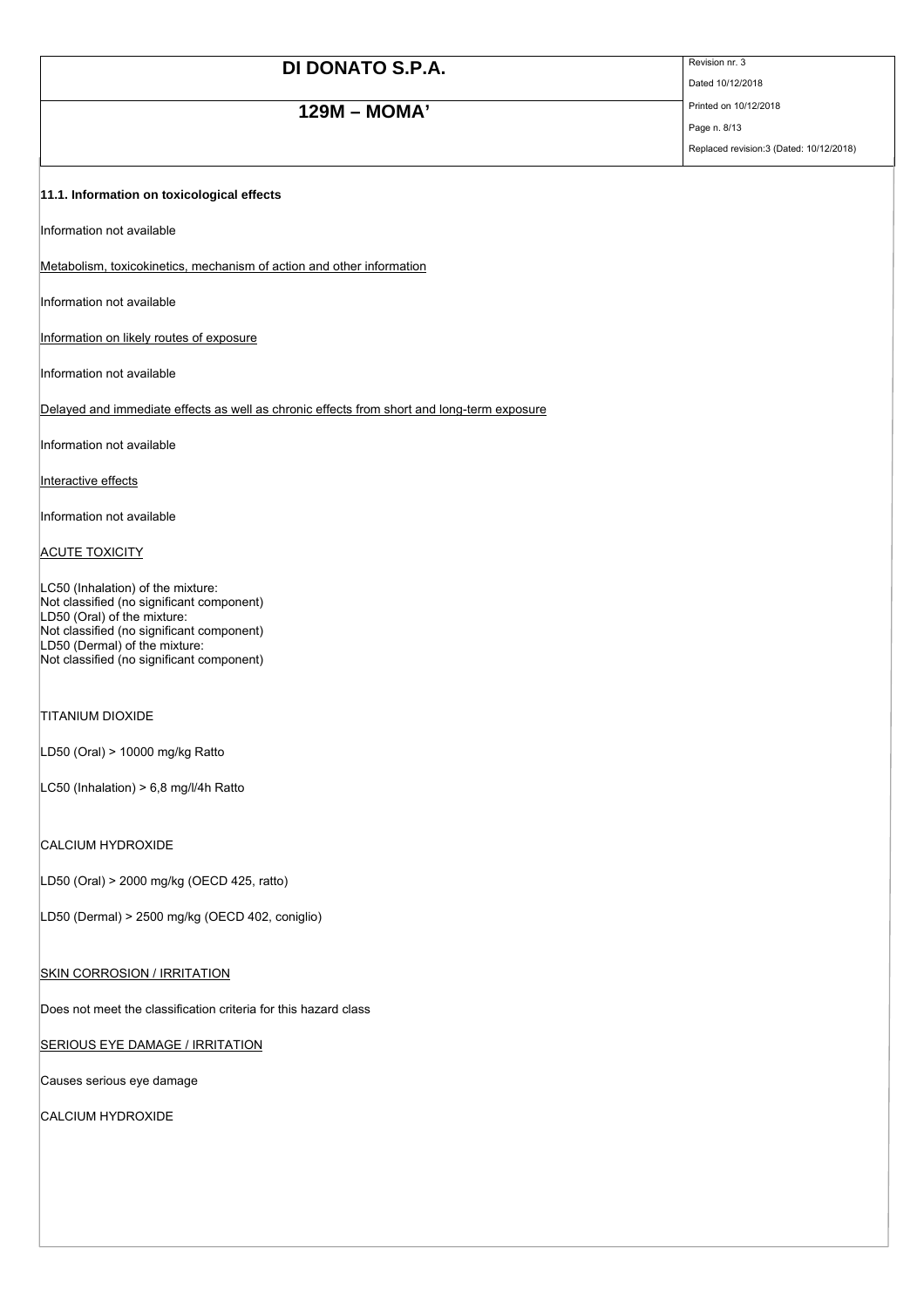# **129M – MOMA'** Printed on 10/12/2018

Dated 10/12/2018

Page n. 9/13 Replaced revision:3 (Dated: 10/12/2018)

Calcium dihydroxide carries the risk of serious damage to eyes (studies on ocular irritation (in vivo, rabbit)). Based on the experimental results, calcium dihydroxide should be classified as strongly irritating to the eyes [Eye damage 1 (H318 - Causes serious eye damage)].

#### **RESPIRATORY OR SKIN SENSITISATION**

Does not meet the classification criteria for this hazard class

### GERM CELL MUTAGENICITY

Does not meet the classification criteria for this hazard class

### **CARCINOGENICITY**

Does not meet the classification criteria for this hazard class

#### **REPRODUCTIVE TOXICITY**

Does not meet the classification criteria for this hazard class

STOT - SINGLE EXPOSURE

Does not meet the classification criteria for this hazard class

#### STOT - REPEATED EXPOSURE

Does not meet the classification criteria for this hazard class

**ASPIRATION HAZARD** 

Does not meet the classification criteria for this hazard class

## **SECTION 12. Ecological information**

Use this product according to good working practices. Avoid littering. Inform the competent authorities, should the product reach waterways or contaminate soil or vegetation.

#### **12.1. Toxicity**

| CALCIUM HYDROXIDE                       |               |
|-----------------------------------------|---------------|
| LC50 - for Fish                         | 50,6 mg/l/96h |
| EC50 - for Crustacea                    | 49.1 mg/l/48h |
| EC50 - for Algae / Aquatic Plants       | 184,57 mg/l/7 |
| Chronic NOEC for Algae / Aguatic Plants | 48 mg/l       |

ng/l/96h Pesci di acqua dolce  $7$  mg/l/72h

#### **12.2. Persistence and degradability**

TITANIUM DIOXIDE Solubility in water  $\leq 0.001$  mg/l Degradability: information not available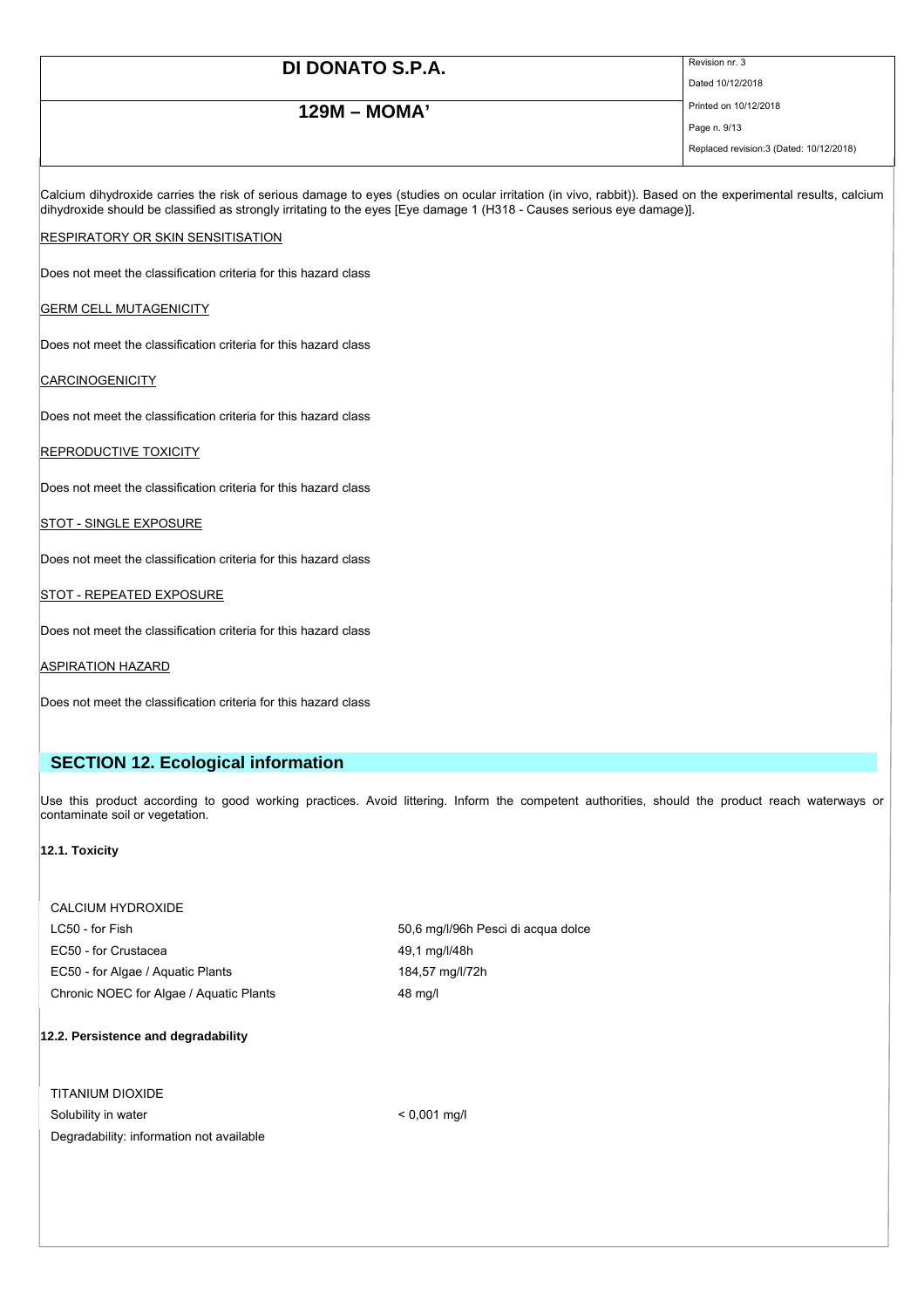# **129M – MOMA'** Printed on 10/12/2018

Dated 10/12/2018

Page n. 10/13 Replaced revision:3 (Dated: 10/12/2018)

CALCIUM HYDROXIDE

Solubility in water 1844,9 mg/l

**12.3. Bioaccumulative potential** 

Information not available

**12.4. Mobility in soil** 

Information not available

### **12.5. Results of PBT and vPvB assessment**

On the basis of available data, the product does not contain any PBT or vPvB in percentage greater than 0,1%.

**12.6. Other adverse effects** 

Information not available

## **SECTION 13. Disposal considerations**

#### **13.1. Waste treatment methods**

Reuse, when possible. Product residues should be considered special hazardous waste. The hazard level of waste containing this product should be evaluated according to applicable regulations. Disposal must be performed through an authorised waste management firm, in compliance with national and local regulations.

CONTAMINATED PACKAGING

Contaminated packaging must be recovered or disposed of in compliance with national waste management regulations.

## **SECTION 14. Transport information**

The product is not dangerous under current provisions of the Code of International Carriage of Dangerous Goods by Road (ADR) and by Rail (RID), of the International Maritime Dangerous Goods Code (IMDG), and of the International Air Transport Association (IATA) regulations.

### **14.1. UN number**

Not applicable

**14.2. UN proper shipping name** 

Not applicable

**14.3. Transport hazard class(es)**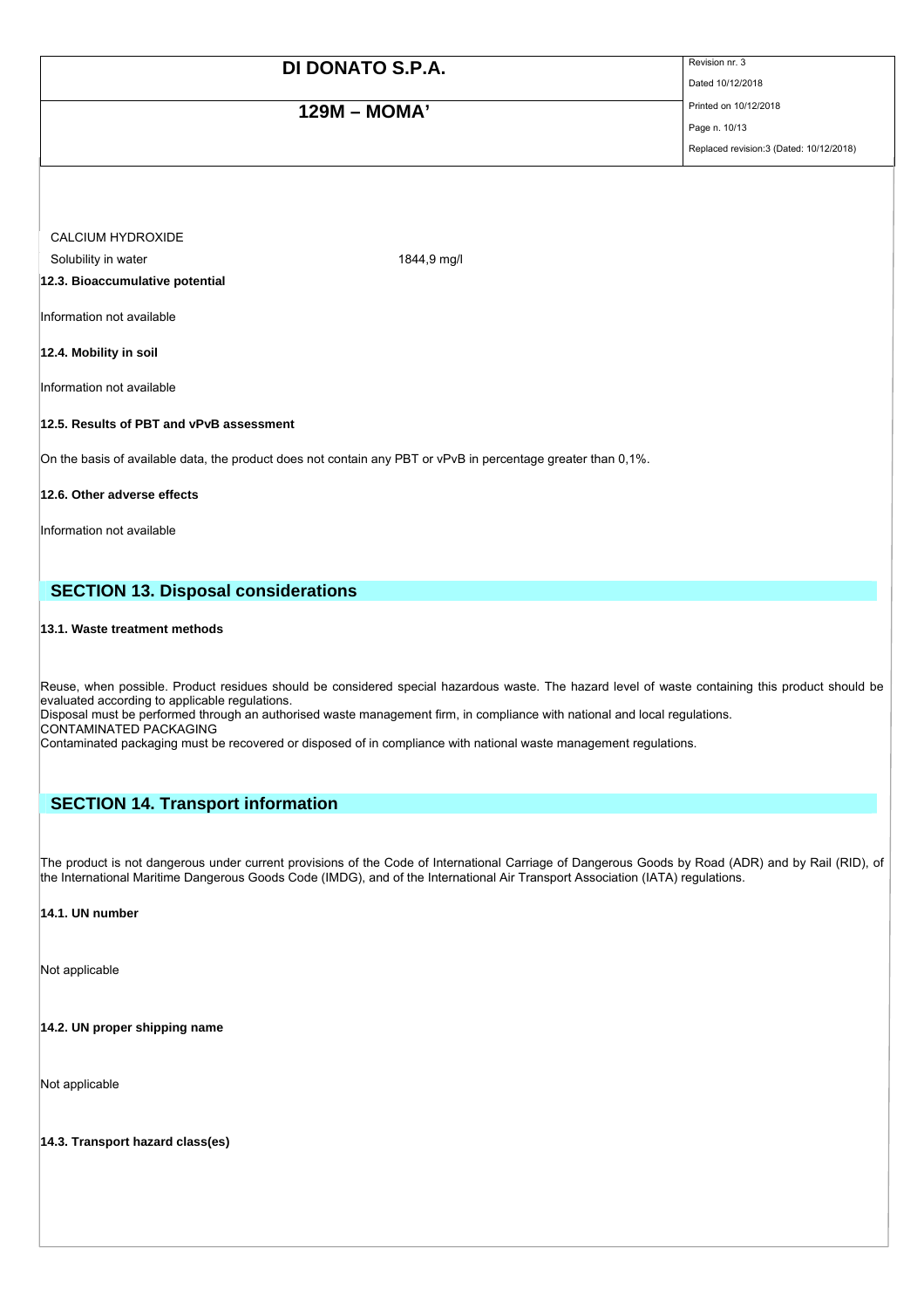# **129M – MOMA'** Printed on 10/12/2018

Dated 10/12/2018

Page n. 11/13 Replaced revision:3 (Dated: 10/12/2018)

Not applicable

### **14.4. Packing group**

Not applicable

### **14.5. Environmental hazards**

Not applicable

### **14.6. Special precautions for user**

Not applicable

### **14.7. Transport in bulk according to Annex II of Marpol and the IBC Code**

Information not relevant

## **SECTION 15. Regulatory information**

### **15.1. Safety, health and environmental regulations/legislation specific for the substance or mixture**

Seveso Category - Directive 2012/18/EC: None

Restrictions relating to the product or contained substances pursuant to Annex XVII to EC Regulation 1907/2006

**Product** 

Point 3

### Substances in Candidate List (Art. 59 REACH)

On the basis of available data, the product does not contain any SVHC in percentage greater than 0,1%.

Substances subject to authorisation (Annex XIV REACH)

None

Substances subject to exportation reporting pursuant to (EC) Reg. 649/2012:

None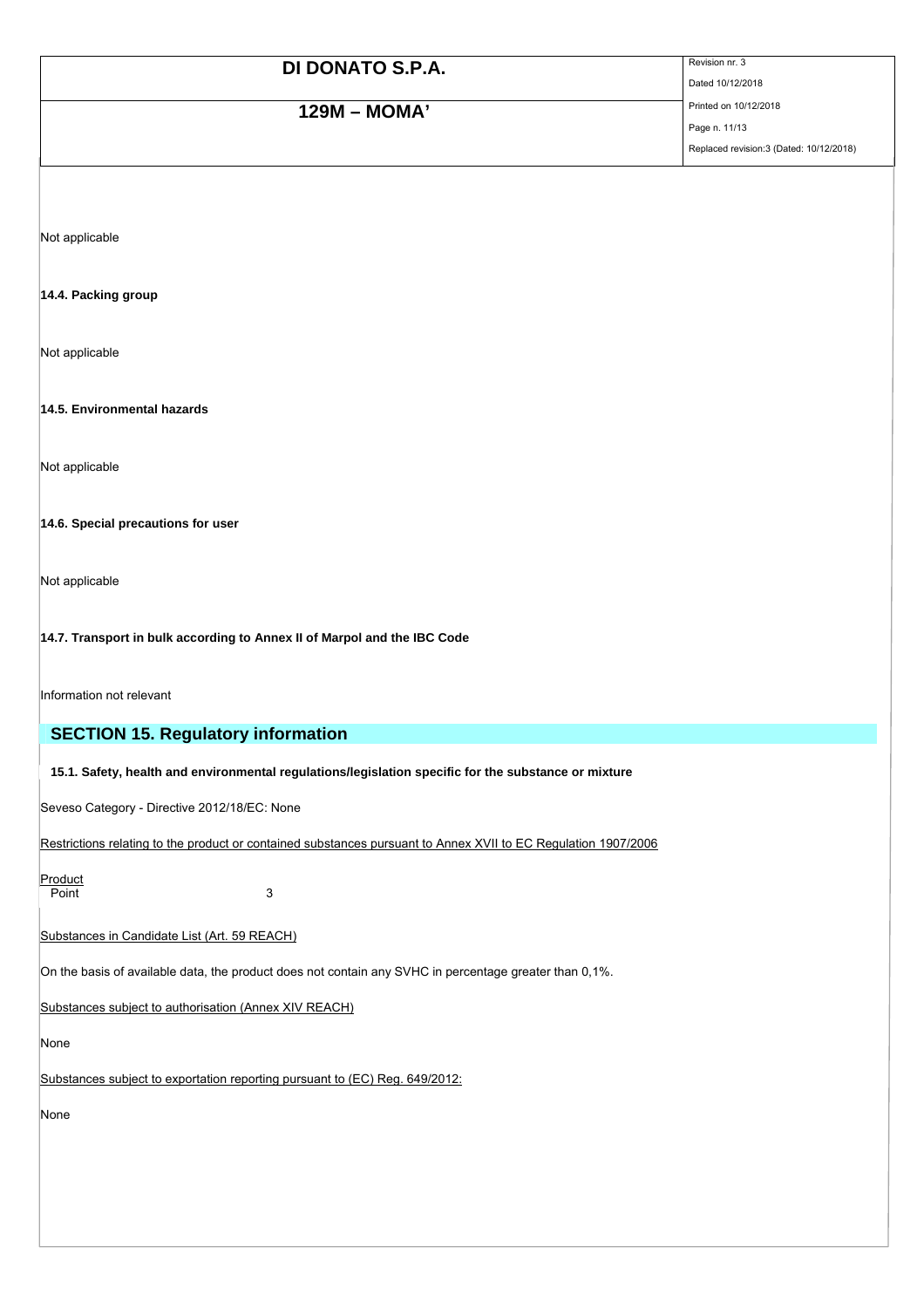# **129M – MOMA'** Printed on 10/12/2018

Dated 10/12/2018

Page n. 12/13 Replaced revision:3 (Dated: 10/12/2018)

Substances subject to the Rotterdam Convention:

None

Substances subject to the Stockholm Convention:

None

Healthcare controls

Workers exposed to this chemical agent must not undergo health checks, provided that available risk-assessment data prove that the risks related to the workers' health and safety are modest and that the 98/24/EC directive is respected.

VOC (Directive 2004/42/EC) :

Matt coatings for interior walls and ceilings.

#### **15.2. Chemical safety assessment**

A chemical safety assessment has been performed for the following contained substances

CALCIUM HYDROXIDE

## **SECTION 16. Other information**

Text of hazard (H) indications mentioned in section 2-3 of the sheet:

| Eye Dam. 1    | Serious eye damage, category 1                               |
|---------------|--------------------------------------------------------------|
| Skin Irrit. 2 | Skin irritation, category 2                                  |
| STOT SE3      | Specific target organ toxicity - single exposure, category 3 |
| H318          | Causes serious eye damage.                                   |
| H315          | Causes skin irritation.                                      |
| H335          | May cause respiratory irritation.                            |
|               |                                                              |

LEGEND:

- ADR: European Agreement concerning the carriage of Dangerous goods by Road
- CAS NUMBER: Chemical Abstract Service Number
- CE50: Effective concentration (required to induce a 50% effect)
- CE NUMBER: Identifier in ESIS (European archive of existing substances)
- CLP: EC Regulation 1272/2008
- DNEL: Derived No Effect Level
- EmS: Emergency Schedule
- GHS: Globally Harmonized System of classification and labeling of chemicals
- IATA DGR: International Air Transport Association Dangerous Goods Regulation
- IC50: Immobilization Concentration 50%
- IMDG: International Maritime Code for dangerous goods
- IMO: International Maritime Organization
- INDEX NUMBER: Identifier in Annex VI of CLP
- LC50: Lethal Concentration 50%
- LD50: Lethal dose 50%
- OEL: Occupational Exposure Level
- PBT: Persistent bioaccumulative and toxic as REACH Regulation
- PEC: Predicted environmental Concentration
- PEL: Predicted exposure level
- PNEC: Predicted no effect concentration